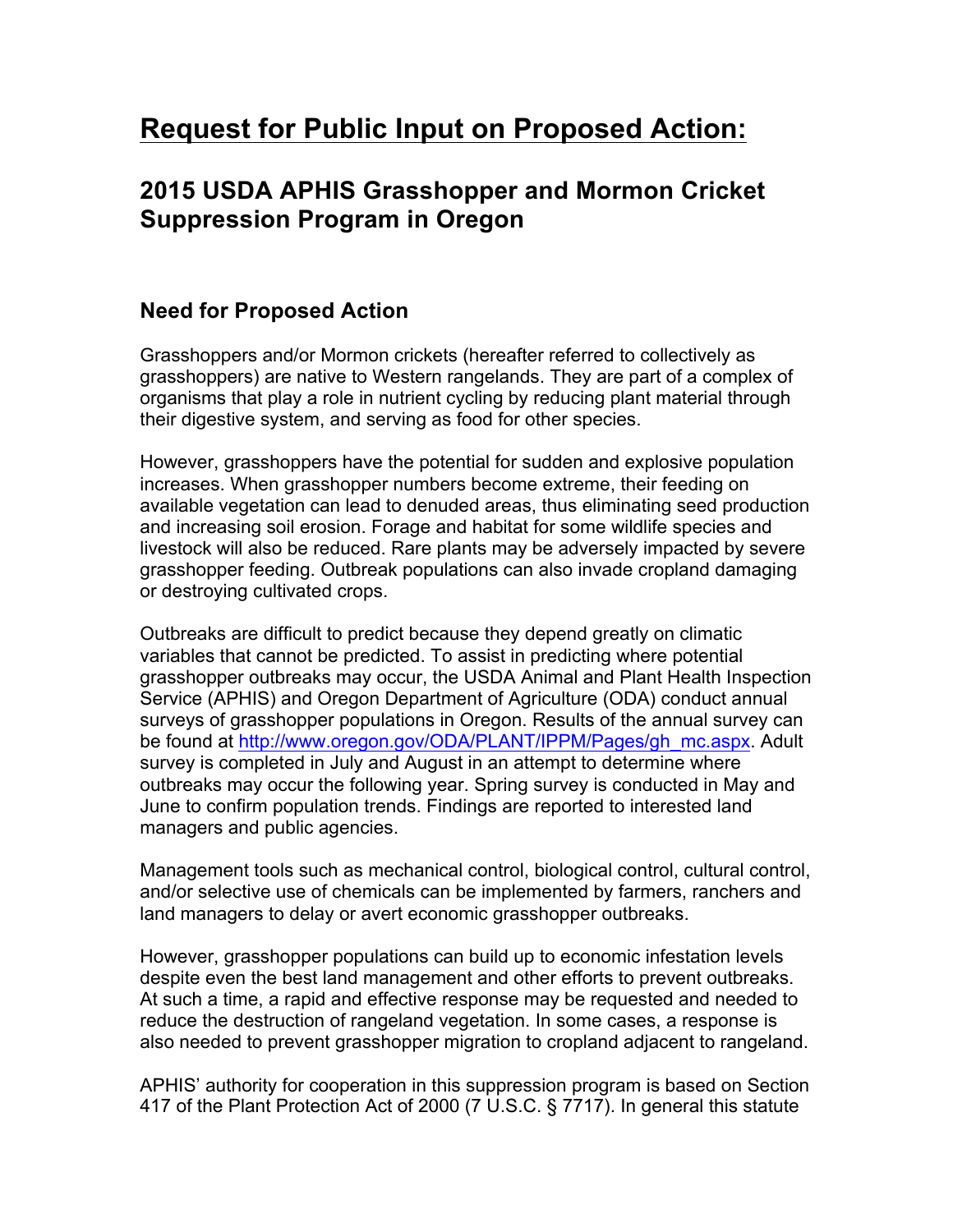directs APHIS to control actual or potential economic grasshopper outbreaks on Federal, State, or private lands. APHIS' participation is subject to available funds, and the written request of a State or Federal land manager. We emphasize that a request for APHIS assistance is voluntary.

To comply with the National Environmental Policy Act (NEPA), APHIS completed an Environmental Impact Statement document "Rangeland Grasshopper and Mormon Cricket Suppression Program, Final Environmental Impact Statement, June 21, 2002" (2002 FEIS) concerning suppression of grasshopper populations in 17 Western States, including Oregon. The 2002 FEIS describes the actions available to APHIS to reduce the destruction caused by grasshopper populations. The 2002 FEIS can be found online at the APHIS web site,

http://www.aphis.usda.gov/plant\_health/plant\_pest\_info/grasshopper/index.shtml. Additionally, APHIS will prepare one or more Environmental Assessment(s) (EA) for grasshopper suppression programs in Oregon.

## **Proposed Action**

Subject to available funds and stipulations of the Plant Protection Act, APHIS would respond to requests from land managers for grasshopper suppression. APHIS would then conduct evaluations to determine if populations warrant suppression. The evaluation will include species composition, population density, stage of grasshopper development, value of threatened resources, and environmental risks associated with treatments. If warranted, APHIS would treat only the area of the outbreak with regard to environmental protections and other safeguards determined necessary for that site. Treatments may begin as early as May, but normally take place in June and July.

Grasshoppers have the potential reach economic levels on the rangeland scattered throughout Oregon east of the Cascade Range. Because it is not possible to predict exactly where an outbreak will occur it is necessary to describe the entire area. The proposed suppression program area includes rangeland in the counties of Baker, Crook, Deschutes, Gilliam, Grant, Harney, Jefferson, Klamath, Lake, Malheur, Morrow, Sherman, Umatilla, Union, Wallowa, Wasco, and, Wheeler. A map of historical economic populations in Oregon can be found in Appendix 2, Map 3, of the current EA, http://www.oregon.gov/ODA/PLANT/reports.shtml. It is unlikely a treatment request will occur outside these historical areas.

Up to 100 species of grasshoppers may occur within the proposed suppression area. Of these, no more than ten species have been known to reach outbreak status and threaten crops and/or valuable range resources in Oregon during the past five decades. The widespread grasshopper outbreaks of the mid-1980s were comprised primarily of the *Melanopli* group (*M. sanguinipes, M. foedus, M. femurrubrum, M. packardii,* and *M. bivittatus)*. Localized outbreaks in the 1990s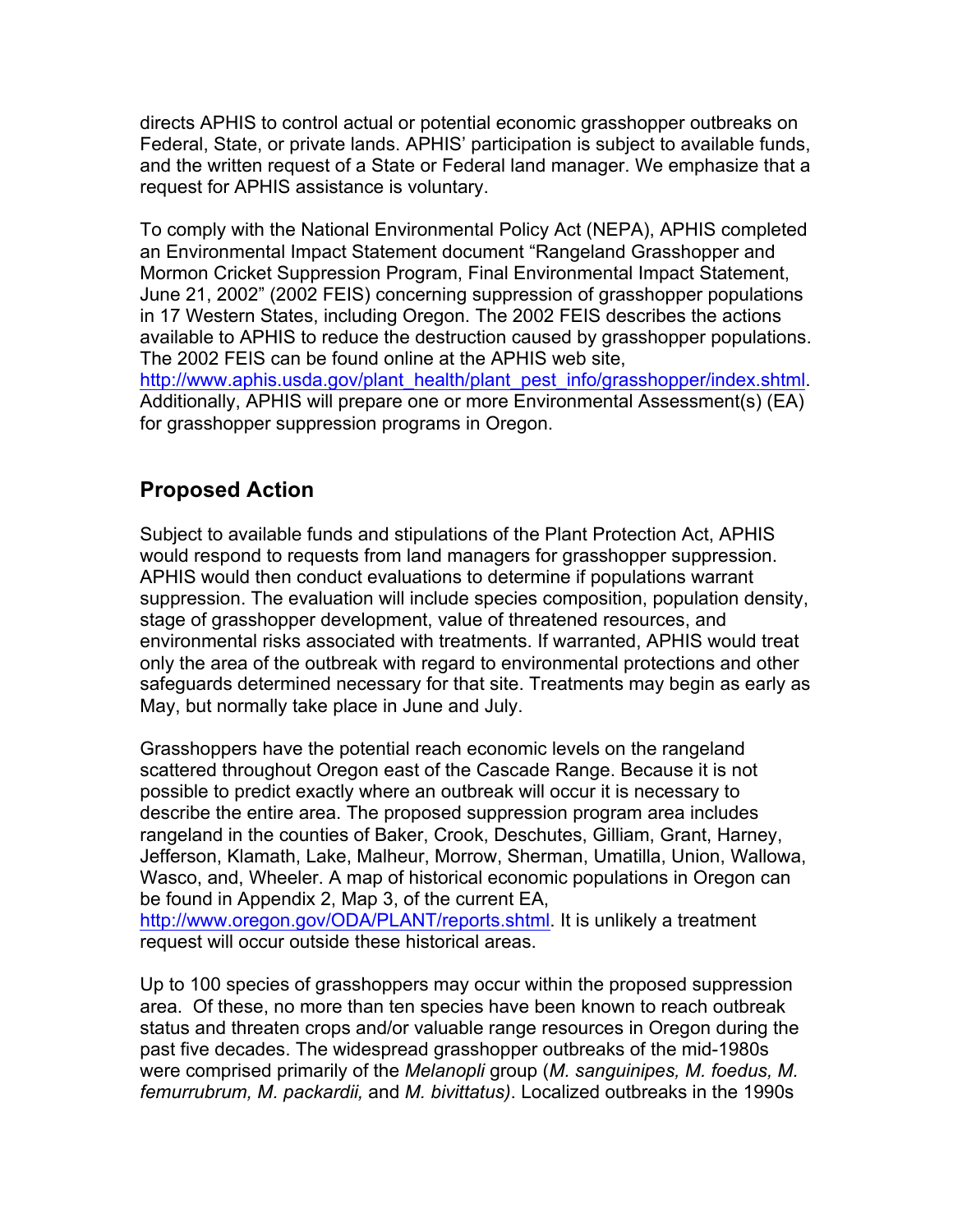and early 2000s have included mainly *Camnula pellucida.* Other economically damaging species in Oregon are *Anabrus simplex*, *Aulocara elliotti, Oedaleonotus enigma*, *Agenotettix deorum,* and *Hesperotettix viridis.*

Three insecticides were examined in the 2002 FEIS and are thus available for APHIS to use in grasshopper suppression. They are malathion, carbaryl, and diflubenzuron. Diflubenzuron is a chitin inhibitor, while the other two are broad spectrum contact insecticides. They may be applied by ground or air. All are liquid formulations, but carbaryl is also available in bait form. Only one treatment would be applied to any location per year.

## **Proposed Alternatives**

#### **1. No Action Alternative**

Under the no action alternative, APHIS would not fund or participate in any program to suppress grasshopper infestations.

#### **2. Insecticide Applications at Conventional Rates and Complete Area Coverage Alternative**

Under this alternative, carbaryl, diflubenzuron (Dimilin®), or malathion will be employed. Applications would cover all treatable sites within the infested area (total or blanket coverage) per label directions. The application rates under this alternative are as follows:

- 16.0 fluid ounces (0.50 pound active ingredient (lb a.i.)) of carbaryl spray per acre,
- 10.0 pounds (0.50 lb a.i.) of 5% carbaryl bait per acre,
- fluid ounce (0.016 lb a.i.) of diflubenzuron per acre, or
- 8.0 fluid ounces (0.62 lb a.i.) of malathion per acre.

### **3. Reduced Agent Area Treatments (RAATs) Alternative**

RAATs, is a recently developed grasshopper suppression method in which the rate of insecticide is reduced from conventional levels, and treated swaths are alternated with swaths that are not treated. The RAATs strategy relies on the effects of an insecticide to suppress grasshoppers within treated swaths while conserving grasshopper predators and parasites in swaths not treated. Carbaryl, diflubenzuron, or malathion would be considered under this alternative at the following application rates:

- 8.0 fluid ounces (0.25 lb a.i.) of carbaryl spray per acre,
- 10.0 pounds (0.20 lb a.i.) of 2% carbaryl bait per acre,
- 0.75 fluid ounce (0.012 lb a.i.) of diflubenzuron per acre, or
- 4.0 fluid ounces (0.31 lb a.i.) of malathion per acre.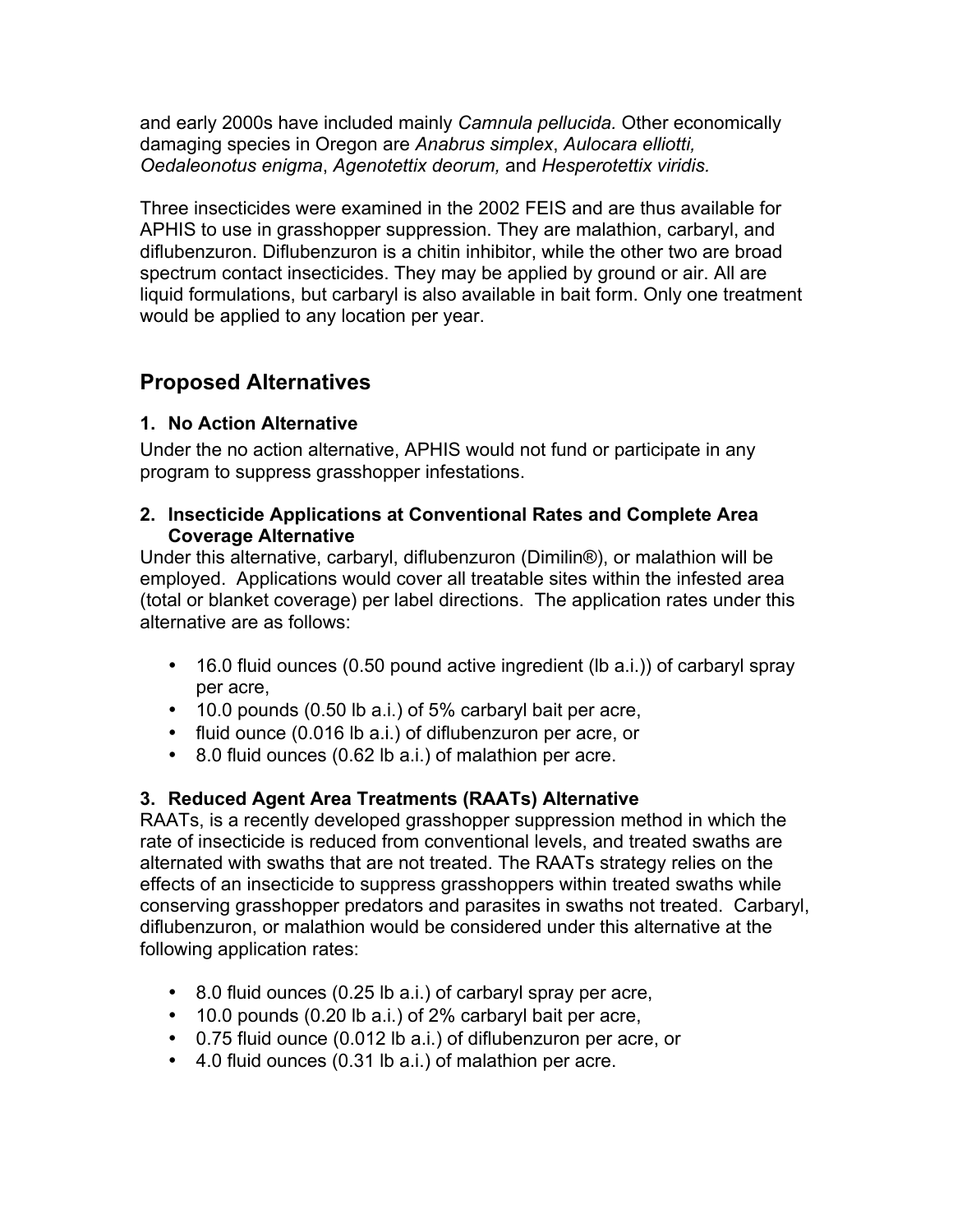## **Potential Issues**

During development of the EIS and during grasshopper suppression programs in Oregon carried out in the past, some potential issues have been identified. These issues must be further clarified and additional issues may be identified through public comment or environmental analysis.

Human health – Exposure of humans to insecticides could result from treatments. Application crews would be exposed to insecticides, as could individuals who wander onto treated rangeland.

Non-target species – Native and non-native species in the treated area might be exposed to insecticides. Food, forage, pollination, and shelter for rangeland species may be impacted by the selection of alternatives.

Socioeconomic impacts – Livestock owners, crop growers, beekeepers, etc. who operate on or near rangeland could be exposed to lost earnings potential by decisions made on the alternatives. The general public who utilize rangeland for recreation and other activities might find the aesthetics of the rangeland impacted by selection of alternatives.

Cumulative impacts – Actions by parties other than APHIS might have cumulative impacts.

Synergistic effects – Actions by parties other than APHIS might have synergistic effects.

Threatened and endanger species – T&E species may be affected by selection of alternatives. APHIS will apply measures to protect species listed or proposed for listing under the Endangered Species Act (ESA), which may occur in treatment areas, from adverse effects.

Cultural resources – Native American cultural resources may be impacted by selection of alternatives.

Special considerations – Certain populations such as children, minorities, and low income groups may be disproportionately impacted by decisions on the alternatives.

#### **Please submit written comments to:**

Grasshopper EA USDA APHIS PPQ 6135 NE  $80<sup>th</sup>$  Avenue, Suite A-5 Portland, OR 97218